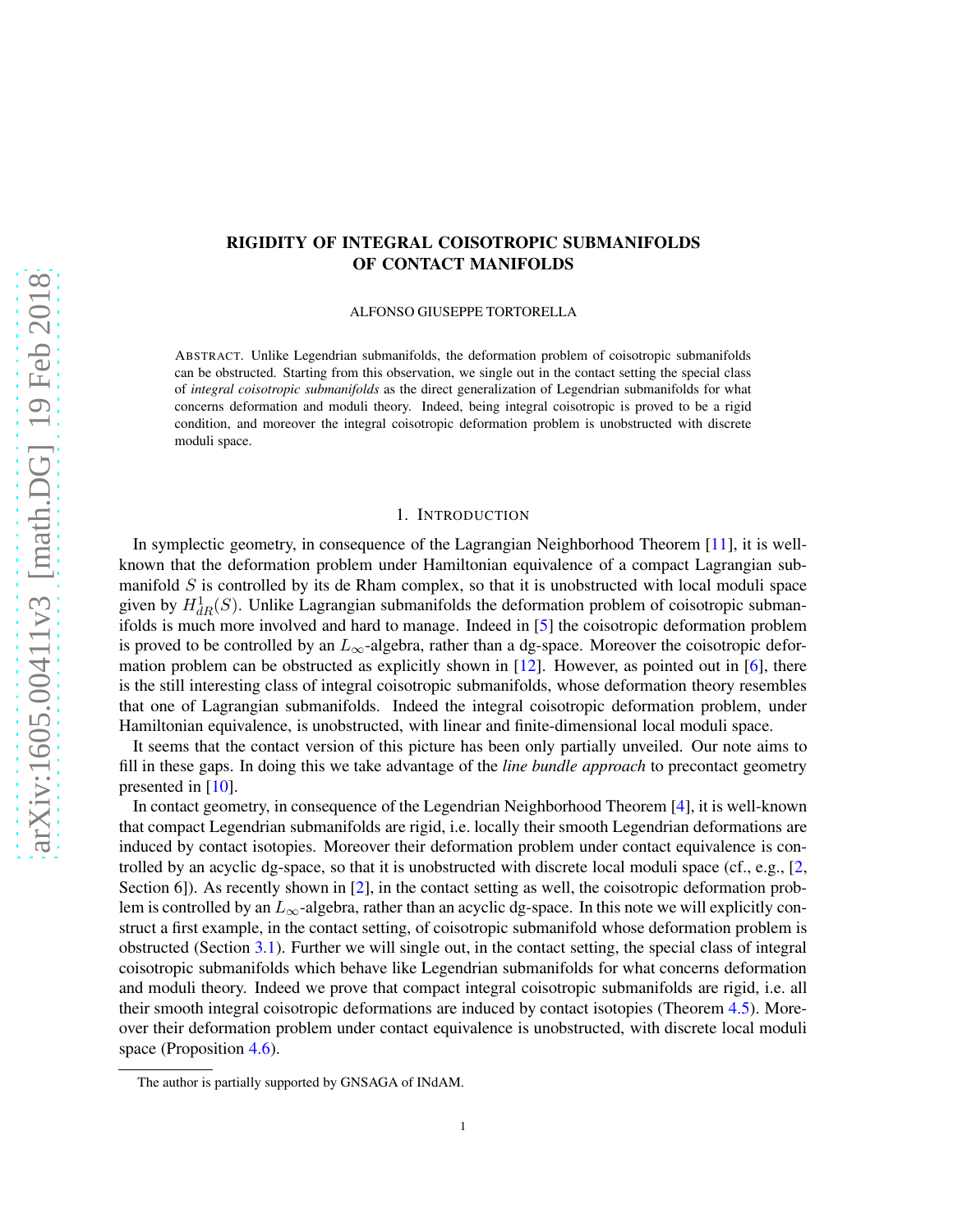1.1. Organization of the paper. Closely following [\[10\]](#page-11-2) Section [2](#page-1-0) presents the line bundle approach to precontact geometry and its technical prerequisites: the functorial construction of the Atiyah algebroid of a vector bundle, and the associated Cartan calculus. In Section [3,](#page-4-0) after recalling the definition of coisotropic submanifold, we exhibit an explicit example in the contact setting when the coisotropic deformation problem is obstructed. Section [4](#page-7-0) contains the main results of this paper. After introducing integral coisotropic submanifolds we stress their close connection with coisotropic contact reduction. Finally we prove that compact integral coisotropic submanifolds are rigid (Theorem [4.5\)](#page-10-4), and moreover that their deformation problem under contact equivalence is unobstructed, with discrete local moduli space (Proposition [4.6\)](#page-10-5).

### 2. A LINE BUNDLE APPROACH TO PRECONTACT GEOMETRY

<span id="page-1-0"></span>Let C be an hyperplane distribution on a manifold M. Fix a line bundle  $L \rightarrow M$ , and a nowhere zero *L*-valued 1-form  $\vartheta$ :  $TM \to L$ . Assume that *C* and  $\vartheta$  are related by the condition ker  $\vartheta = C$ , so that  $\vartheta$  induces the line bundle isomorphism  $(TM)/C \simeq L$ . Then the associated curvature form  $\omega \in \Gamma(\wedge^2 C^* \otimes L)$  is defined by  $\omega(X,Y) = \vartheta([X,Y])$ , for all  $X,Y \in \Gamma(C)$ . The 1-form  $\vartheta$ , and the hyperplane distribution *C*, are said to be *precontact* (resp. *contact*) if the vector bundle morphism  $\omega^{\flat}$ :  $C \to C^* \otimes L$ ,  $X \mapsto \omega(X, -)$ , has constant rank (resp. is an isomorphism). A *(pre)contact manifold* is a manifold *M* equipped with a *(pre)contact structure* which is equivalently given by a (pre)contact distribution *C* or a (pre)contact 1-form  $\vartheta$  on *M*. Any precontact manifold is endowed with a *characteristic foliation*  $F$ , namely the integral foliation of the involutive distribution  $K_{\vartheta} := \ker \omega^{\flat}$ . By definition the characteristic foliation of a contact manifold is 0-dimensional. A *precontactomorphism* of precontact manifolds  $(M, C) \rightarrow (M', C')$  is a diffeomorphism  $\varphi \colon M \to M'$ preserving the precontact distributions, i.e. such that  $(T\hat{\varphi})C = C'$ . Hence in particular the Lie subalgebra  $\mathfrak{X}_C \subset \mathfrak{X}(M)$  of infinitesimal precontactomorphisms of  $(M, C)$  consists of those vector fields  $X \in \mathfrak{X}(M)$  such that  $[X, \Gamma(C)] \subset \Gamma(C)$ .

2.1. The Atiyah algebroid and the der-complex of a vector bundle. Let  $E \to M$  be a vector bundle. A *derivation of*  $E \to M$  is an R-linear map  $\Box : \Gamma(E) \to \Gamma(E)$  such that there is a (unique)  $X \in \mathfrak{X}(M)$ , called the *symbol* of  $\square$  and also denoted by  $\sigma(\square)$ , satisfying the Leibniz rule

$$
\Box (fe) = X(f)e + f\Box e,
$$

for all  $e \in \Gamma(E)$  and  $f \in C^{\infty}(M)$ . The  $C^{\infty}(M)$ -module of derivations of *E*, denoted by *DE*, is actually the module of sections of a vector bundle  $DE \rightarrow M$ . For any  $x \in M$ , the fiber  $(DE)_x$ consists of the *derivations of E at x*, i.e. those R-linear maps  $\delta: \Gamma(E) \to E_x$  such that there is a (unique)  $\xi \in T_xM$ , called the *symbol* of  $\delta$  and also denoted by  $\sigma(\delta)$ , satisfying the Leibniz rule  $\delta$ (*fe*) =  $\xi$ (*f*)*e<sub>x</sub>* + *f*(*x*) $\delta$ *e*, for all  $e \in \Gamma(E)$  and  $f \in C^{\infty}(M)$ . The rank of  $DE \to M$  is given by  $r\text{rk}(DE) = \dim M + \text{rk}(E)^2$ . Actually if  $x^i$  are local coordinates on M and  $\varepsilon^a$  is a local frame of  $E \to M$ , then an adapted local frame  $\Box_i$ ,  $\mathbb{E}_a^b$  of  $DE \to M$  is defined by

$$
\Box_i (f_c \varepsilon^c) = \frac{\partial f_c}{\partial x^i} \varepsilon^c, \qquad \mathbb{E}_a^b (f_c \varepsilon^c) = f_a \varepsilon^b.
$$

The vector bundle  $DE \rightarrow M$  becomes a *transitive* Lie algebroid, called the *Atiyah algebroid* (or *gauge algebroid*) of *E*, with Lie bracket given by the commutator of derivations [−*,* −], and anchor given by the symbol map  $\sigma: DE \to TM$ ,  $\delta \mapsto \sigma(\delta)$ . Moreover the *tautological representation*  $\nabla$  of *DE* in *E* is defined by  $\nabla_{\Box}e = \Box e$ , for all  $\Box \in \mathcal{D}E$ , and  $e \in \Gamma(E)$ . These data determine a Cartan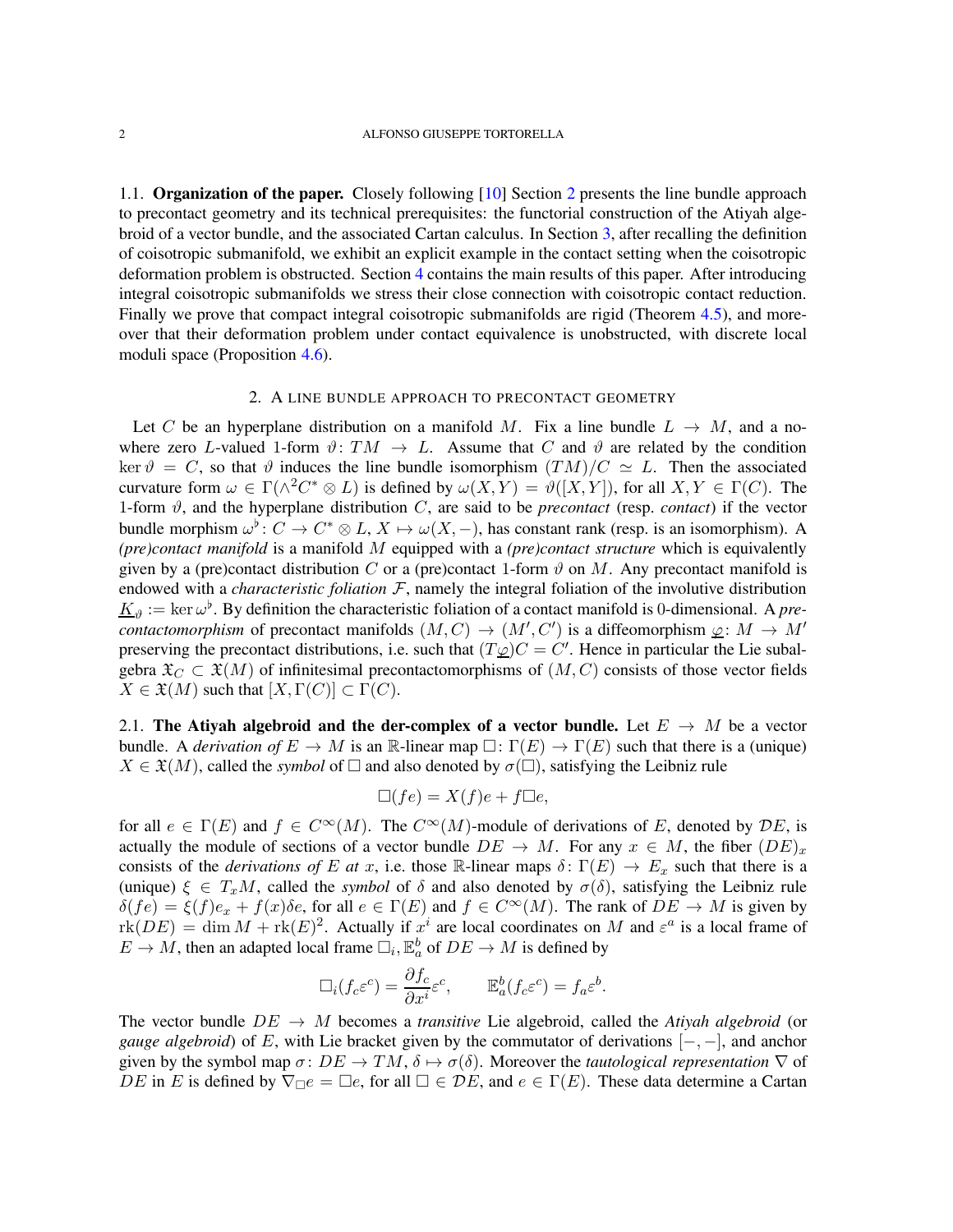calculus on the graded module  $\Omega_P^{\bullet}$  $\mathcal{F}_E := \Gamma(\wedge^{\bullet} (DE)^* \otimes E)$  whose elements are called the *E*-valued *Atiyah forms*. The structural operations of this Cartan calculus are the following:

- the *de Rham differential*  $d_D$ , i.e. the degree 1 derivation of  $\Omega_E^{\bullet}$  such that  $(d_De)(\Box) = \Box e$ , and  $(d_D\eta)(\Box,\Delta) = \Box(\eta(\Delta)) - \Delta(\eta(\Box)) - \eta([\Box,\Delta]),$  for all  $e \in \Omega_E^0 \equiv \Gamma(E), \eta \in \Omega_E^1$ , and  $\Box, \Delta$  ∈  $\mathcal{D}E$ ,
- for any  $\square \in \mathcal{D}E$ , the *contraction*  $\iota_{\square}$ , i.e. the degree  $(-1)$  derivation of  $\Omega_{\mathcal{F}}^{\bullet}$  $E$ <sup>*E*</sup> such that  $\iota_{\Box}e = 0$ , and  $(\iota_{\Box}\eta) = \eta(\Box)$ , for all  $e \in \Omega_E^0 \equiv \Gamma(E)$ ,  $\eta \in \Omega_E^1$ ,
- for any  $\Box \in \overline{DE}$ , the *Lie derivative*  $\mathcal{L}_{\Box}$ , i.e. the degree 0 derivation of  $\Omega_{\mathcal{L}}^{\bullet}$  $\mathcal{L}_E$  such that  $(\mathcal{L}_\Box e) =$  $\Box e$ , and  $(\mathcal{L}_\Box \eta)(\Delta) = \Box(\eta(\Delta)) - \eta([\Box, \Delta]),$  for all  $e \in \Omega_E^0 \equiv \Gamma(E)$ ,  $\eta \in \Omega_E^1$ , and  $\Delta \in \mathcal{D}E$ .

Furthermore the above operations of the Cartan calculus are related through the following identities:

$$
[d_D, \iota_{\Box}] = \mathcal{L}_{\Box}, \quad [\iota_{\Box}, \mathcal{L}_{\Delta}] = \iota_{[\Box, \Delta]}, \quad [\mathcal{L}_{\Box}, \mathcal{L}_{\Delta}] = \mathcal{L}_{[\Box, \Delta]}, [d_D, d_D] = [d_D, \mathcal{L}_{\Box}] = [\iota_{\Box}, \iota_{\Delta}] = 0,
$$

for all  $\Box, \Delta \in \mathcal{D}E$ , where  $[-,-]$  is the graded commutator. Actually  $(\Omega_E^{\bullet}, d_D)$ , the de Rham complex of the Atiyah algebroid *DE* with values in its tautological representation in *E*, also called *der-complex of E* (see [\[7\]](#page-10-6)), is acyclic. Indeed, if  $\mathbb{1} \in \mathcal{D}E$  denotes the identity map, i.e.  $\mathbb{1}e = e$ , then a contracting homotopy is given by  $\iota_1$ , i.e.

<span id="page-2-0"></span>
$$
[d_D, \iota_1] = \mathrm{id} \,. \tag{2.1}
$$

Remark 2.1. Any derivation of *E* is actually a first order differential operator from Γ(*E*) to itself, so that *DE* is a vector subbundle of  $(J^1E)^* \otimes E$ . The converse holds iff *E* is a line bundle. Fix a line bundle  $L \to M$ . Since  $DL = (\dot{J}^1 L)^* \otimes L$ , now  $\Omega_L^1$  identifies with  $\Gamma(J^1 L)$  via the vector bundle isomorphism  $J^1L \stackrel{\simeq}{\to} (DL)^* \otimes L$  induced by the *L*-valued duality pairing  $\langle -, - \rangle: DL \otimes J^1L \to L$ . In view of this,  $\Omega_L^0 \to \Omega_L^1$ ,  $\lambda \mapsto d_D \lambda$ , coincides with the 1-st jet prolongation  $\Gamma(L) \to \Gamma(J^1 L)$ ,  $\lambda \mapsto$ *j* <sup>1</sup>*λ*.

Fix vector bundles  $E \to M$  and  $E' \to M'$ . Let  $\varphi: E \to E'$  be a vector bundle morphism, covering  $\varphi: M \to M'$ . Assume that  $\varphi$  is *regular*, i.e. it is fiberwise invertible. Then the pull-back of sections  $\overline{\varphi}^* \colon \Gamma(E') \to \Gamma(E), e' \mapsto \varphi^* e'$ , is defined by  $(\varphi^* e')_x = (\varphi|_{E_x})^{-1} e'$  $\chi'_{\underline{\varphi}(x)}$ , for all  $x \in M$ . Further a Lie algebroid morphism  $D\varphi: DE \to DE'$ , covering  $\varphi$ , is defined by  $\overline{((D\varphi)\delta)}e' = \varphi(\delta(\varphi^*e'))$ , for all  $\delta \in DE$ , and  $e' \in \Gamma(E')$ . Since  $\varphi$  and  $D\varphi$  are compatible with the tautological representations of  $DE$ and  $DE'$ , they determine a degree zero dg-module morphism  $\varphi^* : (\Omega_{E'}^{\bullet}, d_D) \to (\Omega_E^{\bullet}, d_D)$  explicitly given by

$$
(\varphi^*\eta')_x(\delta_1,\ldots,\delta_k)=(\varphi|_{E_x})^{-1}(\eta'_{\underline{\varphi}(x)}((D\varphi)\delta_1,\ldots,(D\varphi)\delta_k))
$$

for all  $\eta' \in \Omega^k_{E'}$ ,  $x \in M$ , and  $\delta_1, \ldots, \delta_k \in (DE)_x$ . Consequently, if  $\Box \in \mathcal{D}E$  and  $\Box' \in \mathcal{D}E'$  are  $\varphi$ -related, i.e.  $\varphi^* \circ \Box' = \Box \circ \varphi^*$ , or equivalently  $(D\varphi) \circ \Box = \Box' \circ \varphi$ , then  $\iota_{\Box} \circ \varphi^* = \varphi^* \circ \iota_{\Box'}$ , and  $\mathcal{L}_{\Box} \circ \varphi^* = \varphi^* \circ \mathcal{L}_{\Box'}.$ 

**Remark 2.2.** Let  $E \to M$  be a vector bundle, and let  $S \subset M$  be a submanifold. Set  $E_S := E|_S \to S$ , and consider the regular vector bundle morphism  $i_S : E_S \rightarrow E$ , covering  $i_S : S \rightarrow M$ , given by the inclusion. Then the Lie algebroid morphism  $Dis: DE_S \rightarrow DE$  identifies  $DE_S$  with the Lie subalgebroid  $\{\delta \in DE : \sigma(\delta) \in TS\} \subset DE$ , and  $i_S^*$  $S^*$ :  $\Omega^{\bullet}_E \to \Omega^{\bullet}_E$  $\mathbf{E}_S$  is a dg-module epimorphism.

Let  $\varphi: E \to E'$  be a regular vector bundle morphism covering a surjective submersion  $\underline{\varphi}: M \to M'$ with connected fibers. An Atiyah form  $\eta \in \Omega_E^{\bullet}$  is said to be *basic* wrt  $\varphi$  if there is a (unique) Atiyah form  $\eta' \in \Omega_{E'}^{\bullet}$  such that  $\eta = \varphi^* \eta'$ .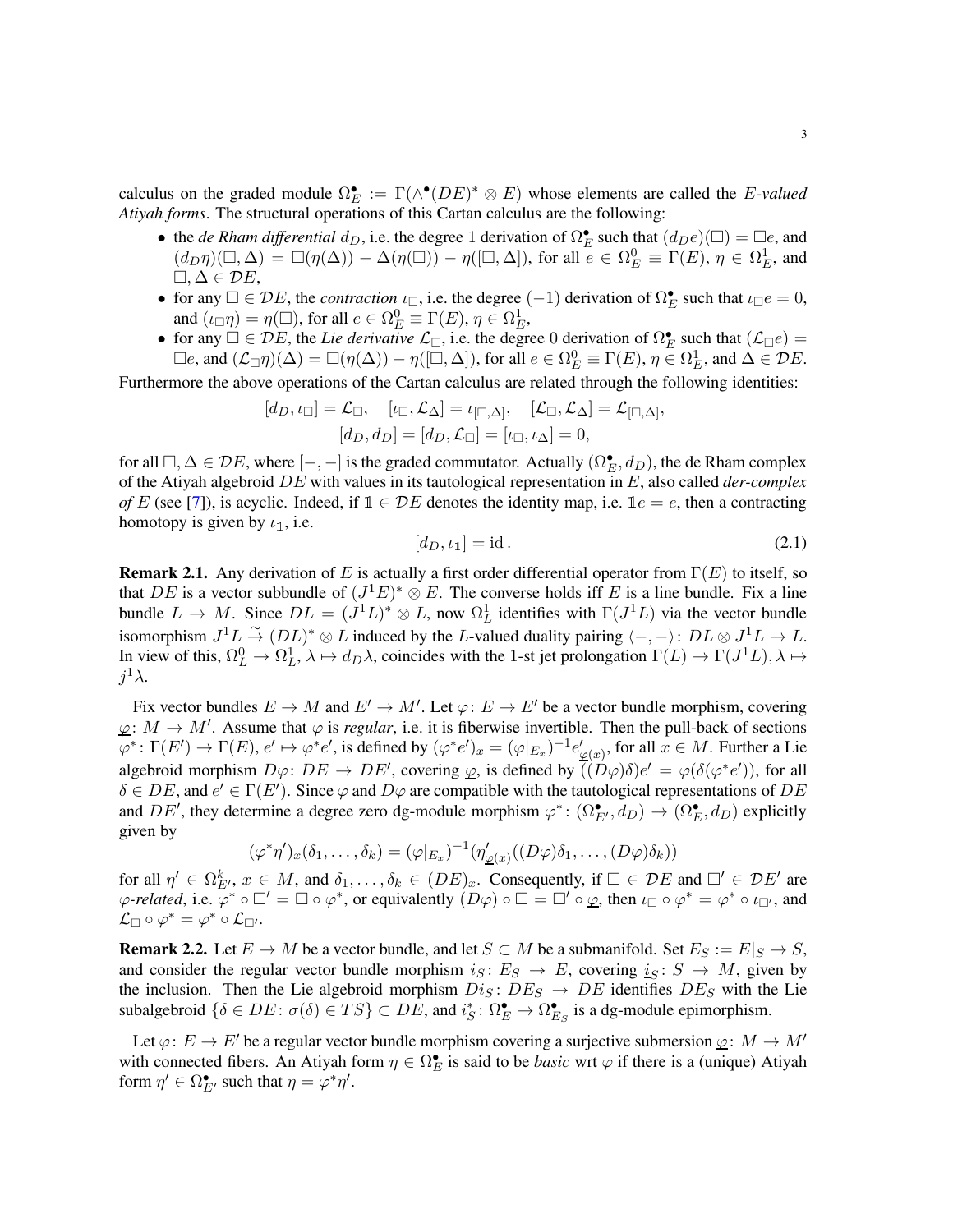<span id="page-3-4"></span>**Lemma 2.3.** An Atiyah form  $\eta \in \Omega_P^{\bullet}$  $\mathcal{L}_E$  *is basic wrt* $\varphi$ *iff**ι***<sub>Π</sub>** $\eta = \mathcal{L}_\Box \eta = 0$ *, for all* $\Box \in \Gamma(\ker D\varphi) \subset \mathcal{D}E$ *. Proof.* It is a straightforward computation in adapted local frames.

A smooth path  $\Box_t$  in  $\mathcal{D}E$  generates the smooth 1-parameter family  $\varphi_t$  of local vector bundle automorphisms of  $E \to M$ , with  $\varphi_0 = \text{id}_E$ , which is uniquely determined by

<span id="page-3-0"></span>
$$
\frac{d}{dt}\varphi_t^*e = \varphi_t^*(\Box_t e), \text{ for all } e \in \Gamma(E). \tag{2.2}
$$

Notice that  $\varphi_t$ , the smooth 1-parameter family of local diffeomorphisms of *M* covered by  $\varphi_t$ , is the flow of the time-dependent vector field on *M* given by  $\sigma(\Box_t)$ . Moreover [\(2.2\)](#page-3-0) extends into the following Lie derivative formula

$$
\frac{d}{dt}\varphi_t^*\eta = \varphi_t^*(\mathcal{L}_{\Box_t}\eta), \text{ for all } \eta \in \Omega_E^{\bullet}.
$$
\n(2.3)

Conversely, for any smooth 1-parameter family  $\varphi_t$  of local vector bundle automorphisms of  $E \to M$ , with  $\varphi_0 = id_E$ , its infinitesimal generator is the time-dependent derivation  $\Box_t$  of  $E \to M$  uniquely determined by [\(2.2\)](#page-3-0).

<span id="page-3-3"></span>Remark 2.4. The next Section [2.2](#page-3-1) summarizes the line bundle approach to precontact geometry. In [\[10\]](#page-11-2) this approach was inspired by the "presymplectization trick" in view of the existing connection between the der-complex of *E* and the homogeneous de Rham complex of *E*<sup>∗</sup> which we are now going to outline. Let  $E \to M$  be a vector bundle. Denote by  $\mathcal{E} \in \mathfrak{X}(E^*)$  the Euler vector field on the total space of the dual vector bundle. A canonical  $C^{\infty}(M)$ -module embedding  $\Gamma(E) \to C^{\infty}(E^*)$ ,  $e \mapsto \overline{\widetilde{e}}$ , is defined by  $\phi^* \widetilde{e} = \langle \phi, e \rangle$  for all  $\phi \in \Gamma(E^*)$  and  $e \in \Gamma(E)$ , where  $\langle -, - \rangle$  denotes the duality pairing. The image of  $\Gamma(E) \to C^{\infty}(E^*)$  consists of those functions *f* that are *degree one homogeneous*, i.e.  $\mathcal{E}(f) = f$ . A vector field  $\hat{X} \in \mathfrak{X}(E^*)$  is said *linear*, or *degree zero homogeneous*, if  $[\mathcal{E}, X] = 0$ . The space of linear vector fields, denoted by  $\mathfrak{X}_{\text{lin}}(E^*)$ , is both a  $C^{\infty}(M)$ -submodule and a Lie subalgebra of  $\mathfrak{X}(E^*)$ . There is a canonical,  $C^{\infty}(M)$ -linear, Lie algebra isomorphism  $\mathcal{D}E \to$  $\mathfrak{X}_{\text{lin}}(E^*)$ ,  $\square \mapsto \widetilde{\square}$ , defined by  $\widetilde{\square} \widetilde{e} = \widetilde{(\square e)}$ , for all  $\square \in \mathcal{DE}$ , and  $e \in \Gamma(E)$ . Denote by  $\Omega_h^{\bullet}$  $_{h}^{\bullet}(E^*)$  the subcomplex of  $(\Omega^{\bullet}(E^*), d_{dR})$  formed by those differential forms  $\alpha$  that are *degree one homogeneous*, i.e.  $\mathcal{L}_{\mathcal{E}}\alpha = \alpha$ . Notice that  $(\Omega_h^{\bullet}(E^*), d_{dR})$ , also called the *homogeneous de Rham complex of*  $E^*$ , is acyclic with a contracting homotopy given by *ιε*. Finally there is a canonical (degree zero) dg-module monomorphism  $(\Omega_h^{\bullet}(E^*), d_{dR}) \to (\Omega_E^{\bullet}, d_D), \alpha \mapsto \alpha_D$ , which intertwines  $\iota_{\mathcal{E}}$  with  $\iota_1$ , and is defined by  $\alpha_D(\overline{\square}_1, \ldots, \overline{\square}_k) = \alpha(\overline{\square}_1, \ldots, \overline{\square}_k)$ , for all  $\alpha \in \Omega_h^k(E^*)$  and  $\Box_1, \ldots, \Box_k \in \mathcal{D}E$ . In particular,  $\tilde{\Omega_h^{\bullet}}$  $\mathbf{h}_h^{\bullet}(E^*) \to \Omega_E^{\bullet}$  is an isomorphism if and only if  $E \to M$  is a line bundle. For more details about the homogeneous de Rham complex see [\[9,](#page-11-3) Sec. 4].

<span id="page-3-1"></span>2.2. Precontact geometry as presymplectic geometry on the Atiyah algebroid of a line bundle. Let  $L \to M$  be a line bundle, and let  $\varpi \in \Omega_L^2$  be such that  $\iota_1 \varpi$  is no-where zero. This *L*-valued Atiyah 2-form  $\varpi$  is said to be *presymplectic* (resp. *symplectic*) if  $\varpi$  is  $d_D$ -closed, and the vector bundle morphism  $\varpi^{\flat}$ :  $DL \to (DL)^* \otimes L$ ,  $\square \mapsto \varpi(\square, -)$ , has constant rank (resp. is an isomorphism). Any *L*-valued presymplectic Atiyah form  $\varpi$  determines the Lie subalgebroid  $K_{\varpi} := \ker \varpi^{\flat} \subset DL$ ; clearly if  $\varpi$  is symplectic then  $K_{\varpi} = 0$ .

<span id="page-3-2"></span>**Proposition 2.5** ([\[10,](#page-11-2) Proposition 3.3]). *For any line bundle*  $L \to M$ *, the relation*  $\vartheta \circ \sigma = \iota_1 \varpi$ *establishes a one-to-one correspondence between L-valued (pre)contact forms ϑ and the L-valued (pre)symplectic Atiyah forms*  $\varpi$ *. Moreover if*  $\vartheta$  *and*  $\varpi$  *correspond to each other, then the symbol map*  $\sigma: DL \to TM$  *induces a Lie algebroid isomorphism from*  $K_{\varpi} \subset DL$  *to*  $\underline{K}_{\vartheta} \subset TM$ *.*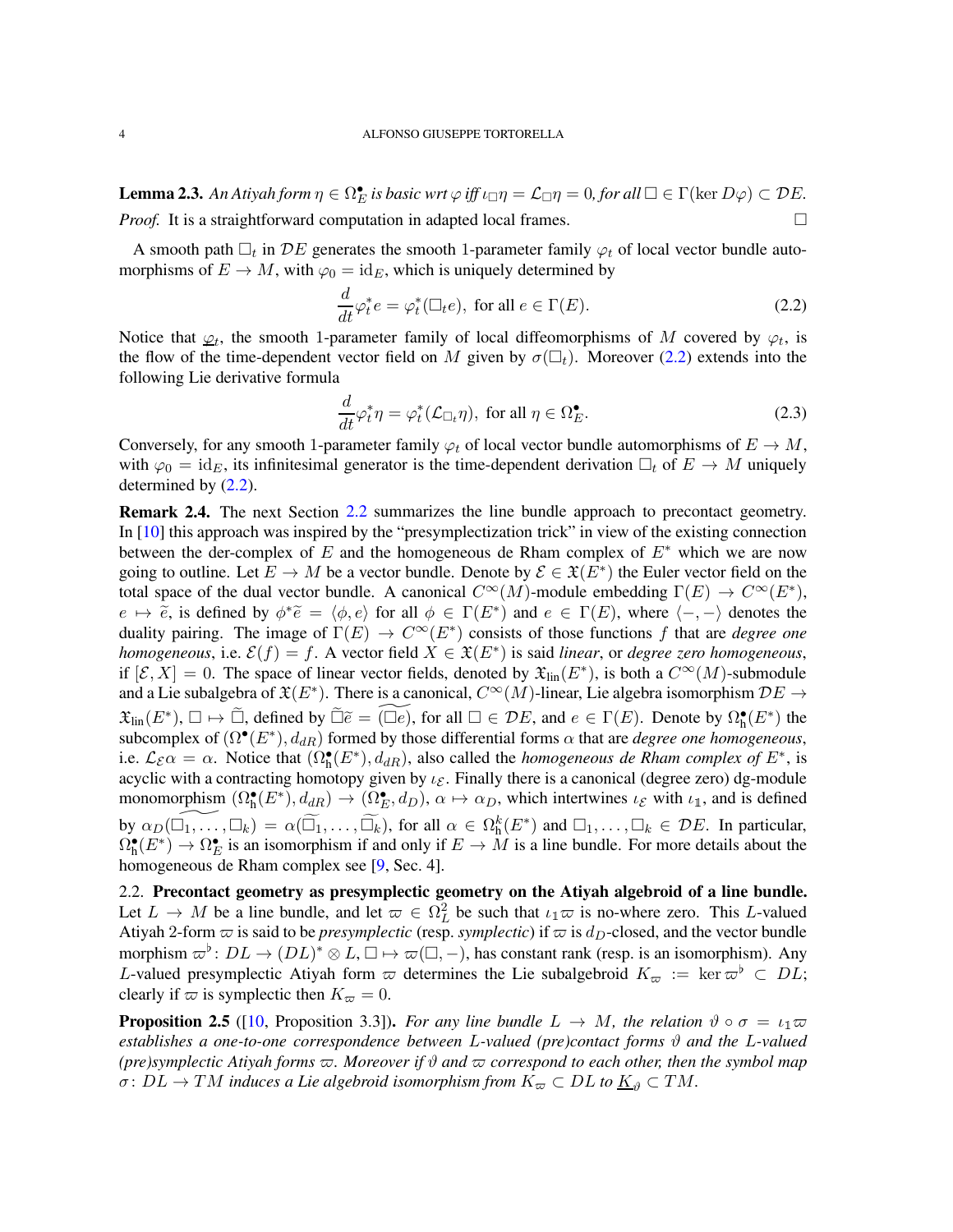*Proof.* It follows from [\(2.1\)](#page-2-0) and the fact that  $\sigma : DL \to TM$  is surjective with ker  $\sigma = \langle 1 \rangle$ .

Remark 2.6. The line bundle approach to precontact geometry, summarized in Proposition [2.5,](#page-3-2) was inspired by the presymplectization construction as we are going to briefly recall. Let  $\vartheta$  be an *L*-valued contact (resp. precontact) form on *M* and let  $\varpi$  be the corresponding *L*-valued symplectic (resp. presymplectic) Atiyah form. In view of Remark [2.4,](#page-3-3) the dg-module isomorphism  $(\Omega_h^{\bullet}(L^*), d_{dR}) \to (\Omega_L^{\bullet}, d_D)$  identifies  $\varpi$  with a degree one homogeneous closed 2-form  $\tilde{\varpi}$  on  $L^*$ . It is easy to see, in adapted local coordinates, that  $\tilde{\varpi}$  has maximal (resp. constant) rank over  $\widetilde{M} := L^* \backslash \mathbf{0}_M$ , where  $\mathbf{0}_M$  denotes the image of the zero section. Indeed the (pre)symplectic form  $\tilde{\varpi}|_{\tilde{M}}$  is the (pre)symplectization of the (pre)contact form  $\vartheta$ *(pre)symplectization* of the (pre)contact form *ϑ*.

Recall that a *Jacobi structure* on a line bundle  $L \to M$  is a Lie bracket  $\{-, -\}$  on  $\Gamma(L)$  which is a derivation of *L* in both entries. Notice that a skew-symmetric bi-derivation  $\{-, -\} : \Gamma(L) \times \Gamma(L) \rightarrow$  $\Gamma(L)$  identifies with the section  $J \in \Gamma(\wedge^2 (J^1L)^* \otimes L)$  such that  $J(j^1\lambda, j^1\mu) = \{\lambda, \mu\}$ , for all  $\lambda, \mu \in \Gamma(L)$ . A Jacobi structure  $J = \{-, -\}$  on  $L \to M$  is called *non-degenerate* if  $J^{\sharp}$ :  $J^1L \to$ *DL*,  $\eta \mapsto J(\eta, -)$ , is a vector bundle isomorphism. For more details about Jacobi structures see, e.g., [\[2,](#page-10-3) [3,](#page-10-7) [8\]](#page-11-4).

**Proposition 2.7** ([\[10,](#page-11-2) Proposition 3.6]). *For any line bundle*  $L \to M$ , the relation  $\varpi^{\flat} = (J^{\sharp})^{-1}$  estab*lishes a one-to-one correspondence between L-valued symplectic Atiyah forms ̟ and non-degenerate Jacobi structures J* on  $L \rightarrow M$ *. Moreover if*  $\varpi$  *and J correspond to each other, then there is a Lie algebra isomorphism*  $\mathcal{X} : \Gamma(L) \to \mathfrak{X}_C$ ,  $\lambda \mapsto \mathcal{X}_\lambda := \sigma(J^{\sharp}(j^1\lambda))$ , where  $C := \text{ker } \vartheta$ , and  $\vartheta$  is the *L*-valued contact form corresponding to  $\varpi$  according to Proposition [2.5.](#page-3-2)

*Proof.* Fix a skew-symmetric bi-derivation  $J = \{-,-\} : \Gamma(L) \times \Gamma(L) \to \Gamma(L)$  and an *L*-valued Atiyah 2-form  $\varpi$  such that  $J^{\sharp}: J^1L \to DL$  and  $\omega^{\flat}: DL \to J^1L$  are inverses of each other. Set  $\Delta_{\lambda} := \{\lambda, -\} = J^{\sharp}(j^1 \lambda) \in \mathcal{D}L$ , for all  $\lambda \in \Gamma(L)$ . Then a straightforward computation shows that

$$
(d_D\varpi)(\Delta_{\lambda}, \Delta_{\mu}, \Delta_{\nu}) = {\lambda, {\mu, \nu}} + {\mu, {\nu, \lambda}} + {\nu, {\lambda, \mu}},
$$

<span id="page-4-0"></span>for all  $\lambda, \mu, \nu \in \Gamma(L)$ . Hence  $\varpi$  is *d*<sub>*D*</sub>-closed iff  $\{-,-\}$  satisfies the Jacobi identity.

### 3. COISOTROPIC SUBMANIFOLDS OF CONTACT MANIFOLDS

Let  $\vartheta$  be an *L*-valued contact form on *M*, with associated contact distribution *C* and curvature form *ω*. Denote by  $\varpi$  the *L*-valued symplectic Atiyah form corresponding to *θ* according to Proposition [2.5.](#page-3-2) Fix a submanifold  $S \subset M$ , and set  $C_S := C \cap TS$ . Assume that the distribution  $C_S$  on *S* has constant rank. The submanifold *S* is said to be *coisotropic* in  $(M, C)$  if  $C_S^{\perp_\omega} \subset C_S$ , where  $\perp_\omega$  denotes the orthogonal complement in *C* wrt *ω*. Any coisotropic submanifold *S* is endowed with the *characteristic foliation*  $\mathcal{F}$  such that  $T\mathcal{F} = C_S^{\perp_\omega}$ .

Remark 3.1. Having assumed that *C<sup>S</sup>* has constant rank, we only consider in the contact setting coisotropic submanifolds whose characteristic distribution is non-singular. Additionally, in view of this initial assumption, only two possibilities exist for a coisotropic submanifold *S*:

- (1) *S* is tangent to *C*, i.e.  $TS \subset C$ , or equivalently  $C_S = TS$ ,
- (2) *S* is transverse to *C*, i.e.  $(TM)|_S = C|_S + TS$ , or equivalently  $C_S$  is an hyperplane distribution on *S*.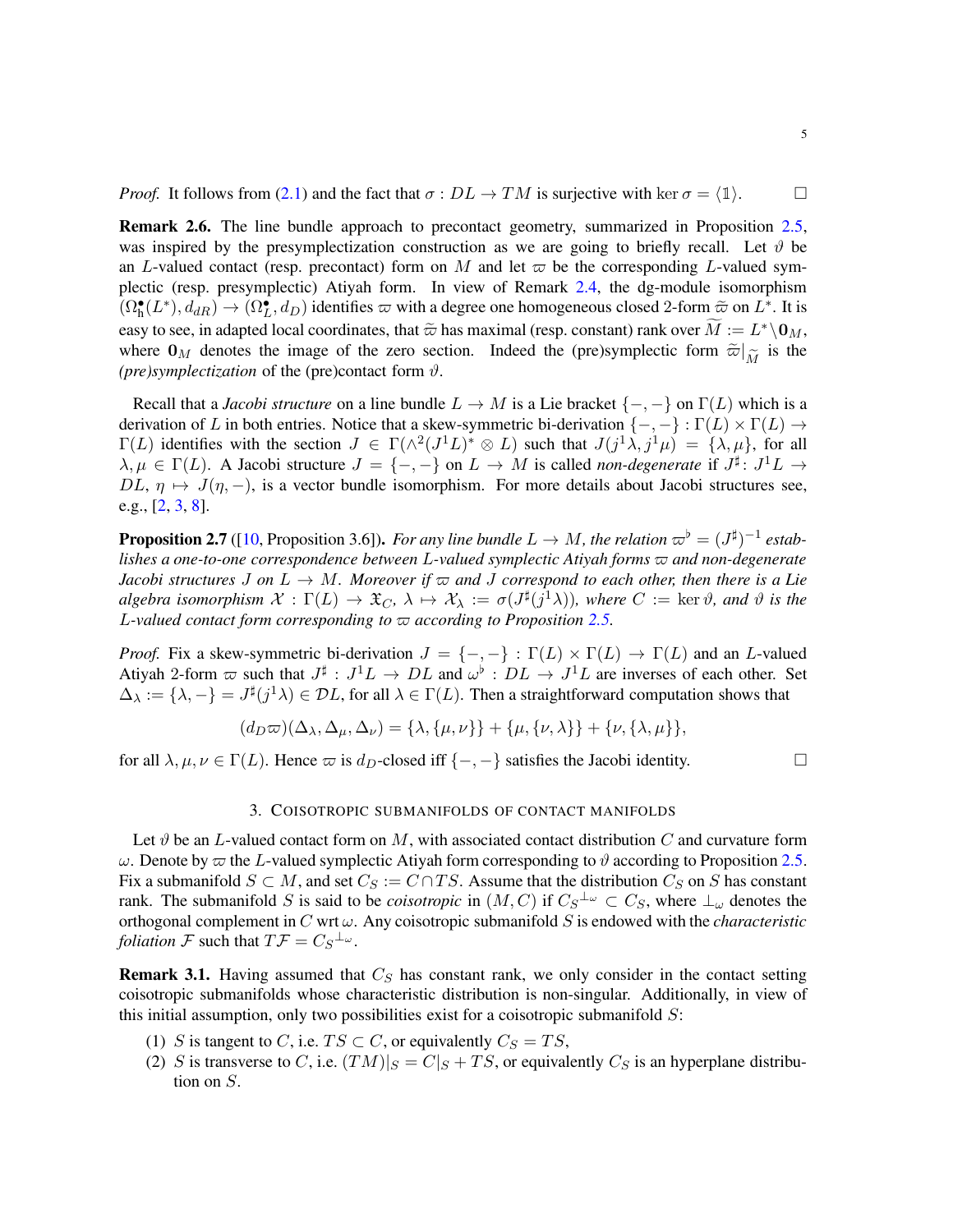The first case actually describes the Legendrian submanifolds  $S$  of  $(M, C)$ , i.e. the maximally isotropic submanifolds *S* of  $(M, C)$ , so that  $T\mathcal{F} = TS$ . The second case describes exactly those coisotropic submanifolds *S* of (*M, C*) that are called *regular* (cf. [\[2,](#page-10-3) Definition 5.10]).

The next proposition provides an equivalent characterization of regular coisotropic submanifolds.

<span id="page-5-3"></span><span id="page-5-1"></span>Proposition 3.2. *Assume that C<sup>S</sup> has constant rank. Then the following conditions are equivalent:*

- *(1) S* is a regular coisotropic submanifold of  $(M, C)$ ,
- <span id="page-5-2"></span>*(2)*  $\vartheta_S := \vartheta \circ T_{\mathcal{L}S} = \vartheta|_{TS}$  *is an L<sub>S</sub>*-valued precontact form, with  $\underline{K}_{\vartheta_S} = C_S^{\perp \omega}$ ,
- $(3)$   $\varpi_S := i_S^* \varpi$  is a L<sub>S</sub>-valued presymplectic Atiyah form, with  $K_{\varpi_S} = (DL_S)^{\perp \varpi}$ , where  $\perp_{\varpi}$ *denotes the othogonal complement in*  $DL$  *wrt*  $\varpi$ *.*

*If equivalent conditions* [\(1\)](#page-5-1)–[\(3\)](#page-5-2) *hold, then*  $\vartheta_S$  *and*  $\varpi_S$  *correspond to each other within Proposition* [2.5](#page-3-2) *and make S into a precontact manifold with curvature form ω*|*C<sup>S</sup> and characteristic distribution*  $C_S^{\perp_\omega}$ *.* 

*Proof.* (1)⇔(2). It is straightforward from the definition of regular coisotropic submanifold.

 $(2) \Leftrightarrow (3)$ . *L<sub>S</sub>*-valued 1-form  $\vartheta_S$  and *L<sub>S</sub>*-valued Atiyah 2-form  $\varpi_S$  satisfy the relation  $\vartheta_S \circ \sigma = \iota_1 \varpi_S$ because of their very definition. Hence, according to Proposition [2.5,](#page-3-2)  $\vartheta_S$  is a precontact form iff  $\varpi_S$ is a presymplectic Atiyah form. The remaining part of the statement follows immediately.  $\Box$ 

Remark 3.3. Every regular coisotropic submanifold inherits a precontact structure. The Coisotropic Neighborhood Theorem [\[4\]](#page-10-2) states that also the converse holds. Indeed for any precontact manifold (*S, CS*) there exists (unique up to local contactomorphisms) a *contact thickening*, i.e. an embedding as regular coisotropic submanifold into a contact manifold. In particular, a contact thickening is associated with any choice of a distribution *G* on *S* complementary to  $T\mathcal{F}$  (see, e.g., [\[2,](#page-10-3) Section 5.3]).

Let *S* be a coisotropic submanifold of a contact manifold (*M, C*). A *smooth coisotropic deformation* of *S* is a smooth 1-parameter family of embeddings  $\varphi_t$ :  $S \to M$ , with  $\varphi_0 = id_S$ , such that  $\varphi_t(S)$  is coisotropic in  $(M, C)$ . Two smooth coisotropic deformations  $\varphi'_t$  $\sum_{t}$  and  $\sum_{t}$ <sup>''</sup>  $t'$  are identified if *ϕ* ′  $\frac{d}{dt}(S) = \underline{\varphi''_t}$  $t''$ <sub>*t*</sub>(*S*). Notice that any *contact isotopy* of  $(M, C)$ , i.e. any smooth 1-parameter family  $\psi_t$ of contactomorphisms of  $(M, C)$ , with  $\psi_0 = id_M$ , induces the smooth coisotropic deformation of *S* defined by  $\varphi_t := \psi_t |_{S}$ . A smooth coisotropic deformation is called *trivial* if it simply consists of diffeomorphisms of *S*. Being interested only in small deformations of *S*, it is possible to assume to work within a tubular neighborhood  $\tau : M \to S$  of *S* in *M*. In this restricted setting, a section  $s : S \to M$  of  $\tau$  is an *infinitesimal coisotropic deformation* of *S* if the image of *εs* is coisotropic up to infinitesimal  $\mathcal{O}(\varepsilon^2)$ , where  $\varepsilon$  is a formal parameter.

<span id="page-5-0"></span>3.1. An example of obstructed coisotropic submanifold. In this one and the following Section [4.1](#page-8-0) we present what can be seen as the contact analogue of Zambon's example [\[12\]](#page-11-1). In doing this we closely follow the original approach in the symplectic case.

Let  $(M, C)$  be the contact manifold, where  $M := \mathbb{T}^5 \times \mathbb{R}^2$ , and C is the kernel of the contact 1-form  $\vartheta := \sin x_1 dx_2 + \cos x_1 dx_3 + y_4 dx_4 + y_5 dx_5$ , with  $(x_1, \ldots, x_5)$  and  $(y_4, y_5)$  denoting the standard coordinates on  $\mathbb{T}^5$  and  $\mathbb{R}^2$  respectively. It is easy to see that  $S := \mathbb{T}^5 \times \{0\} \simeq \mathbb{T}^5$  is a regular coisotropic submanifold, and its precontact structure *C<sup>S</sup>* is the kernel of the precontact 1-form  $\vartheta_S := \sin x_1 dx_2 + \cos x_1 dx_3$ . Denote by F the characteristic foliation of  $(S, C_S)$ .

The global frame  $d_F x_4 := (dx_4)|_{T}F, d_F x_5 := (dx_5)|_{T}F$  identifies  $T^*F \to S$  with the trivial vector bundle  $\tau \colon M = \mathbb{T}^5 \times \mathbb{R}^2 \to S = \mathbb{T}^5$ . Under this identification,  $(M, C)$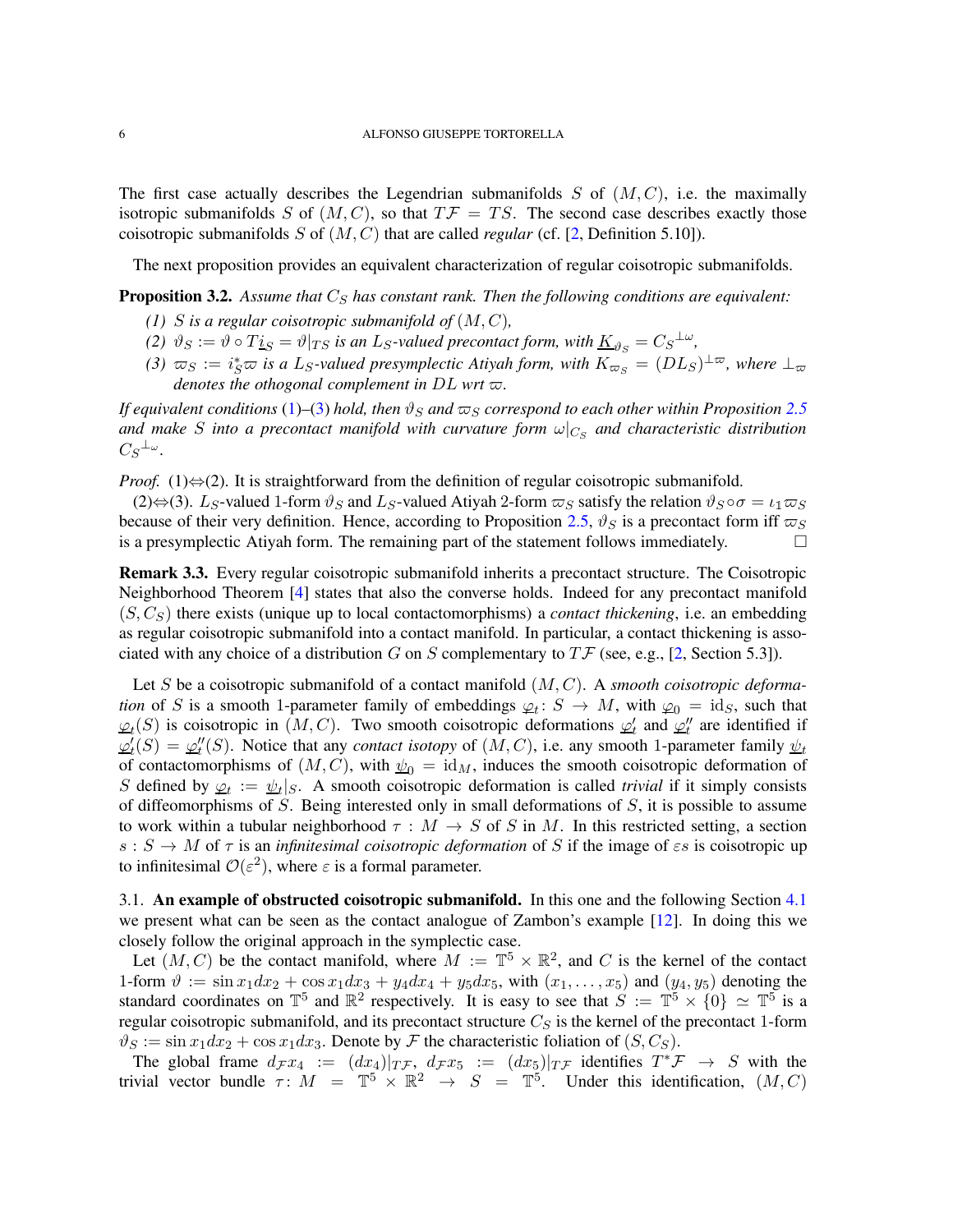identifies with  $(T^* \mathcal{F}, \ker(\tau^* \vartheta_S + \vartheta_G))$ , i.e. the contact thickening of *S* associated with  $G =$ span{*∂/∂x*1*, ∂/∂x*2*, ∂/∂x*3}.

The small coisotropic deformations of *S* in  $(M, C)$  are given by the *coisotropic sections* of  $\tau$ :  $M \rightarrow S$ , i.e. those sections whose image is coisotropic wrt *C*. A straightforward computation shows that a section  $s = fd_{\mathcal{F}}x_4 + gd_{\mathcal{F}}x_5$  is coisotropic iff  $f, g \in C^\infty(\mathbb{T}^5)$  satisfy the following non-linear first-order pde

<span id="page-6-0"></span>
$$
\frac{\partial f}{\partial x_1} X(g) - \frac{\partial g}{\partial x_1} X(f) = \frac{\partial g}{\partial x_4} - \frac{\partial f}{\partial x_5} + gY(f) - fY(g),
$$
\n
$$
\frac{\partial}{\partial x_2} - \sin x_1 \frac{\partial}{\partial x_3}, \text{ and } Y := \sin x_1 \frac{\partial}{\partial x_2} + \cos x_1 \frac{\partial}{\partial x_3}.
$$
\n(3.1)

where  $X := \cos x_1 \frac{\partial}{\partial x}$ *∂x*2 *∂x*3 Remark 3.4. Characterization [\(3.1\)](#page-6-0) of coisotropic sections agrees with the results obtained via the

BFV-complex attached to *S* (cf. [\[8,](#page-11-4) Sec. 6.4]). The reader is refereed to [\[3\]](#page-10-7) for more details about the BFV-complex attached to a coisotropic submanifold, in the more general setting of Jacobi manifolds, and its role in the coisotropic deformation problem.

Linearizing [\(3.1\)](#page-6-0), we see that the infinitesimal coisotropic deformations of *S* in (*M, C*) are described exactly by those sections  $s = fd_{\mathcal{F}}x_4 + gd_{\mathcal{F}}x_5$  such that  $f, g \in C^{\infty}(\mathbb{T}^5)$  satisfy the following linear first-order pde

<span id="page-6-1"></span>
$$
\frac{\partial g}{\partial x_4} - \frac{\partial f}{\partial x_5} = 0.
$$
\n(3.2)

Let  $s = fd_{\mathcal{F}}x_4 + gd_{\mathcal{F}}x_5$  be an infinitesimal coisotropic deformation. Assume that *s* is *prolongable*, i.e. there is a smooth coisotropic deformation  $s_t$  such that  $s = \frac{d}{dt}$ *dt*  $\begin{bmatrix} t_{t=0} & s_t \end{bmatrix}$ . Then, integrating [\(3.1\)](#page-6-0) over  $(x_4, x_5) \in \mathbb{T}^2$ , we get the following necessary condition for the prolongability of *s*:

<span id="page-6-2"></span>
$$
0 = \int_{0}^{2\pi} \int_{0}^{2\pi} \left[ \frac{\partial f}{\partial x_1} X(g) - \frac{\partial g}{\partial x_1} X(f) + fY(g) - gY(f) \right] dx_4 dx_5.
$$
 (3.3)

Remark 3.5. Characterization [\(3.2\)](#page-6-1) of infinitesimal coisotropic deformations amounts to the cocycle condition on  $s = fd\tau x_4 + gd\tau x_5$  within the de Rham complex of the Lie algebroid  $T\mathcal{F} \to S$ . Furthermore obstruction [\(3.3\)](#page-6-2) to the prolongability of *s* is nothing but the vanishing at [*s*] of the Kuranishi map Kur:  $H^1(\mathcal{F}) \to H^2(\mathcal{F})$ . Hence [\(3.2\)](#page-6-1) and [\(3.3\)](#page-6-2) agree with the results obtained via the *L*∞-algebra attached to *S* (cf. [\[8,](#page-11-4) Sec. 4.8]). See also [\[2\]](#page-10-3) for details about the *L*∞-algebra attached to a coisotropic submanifold, in the more general setting of Jacobi manifolds, and its role in the coisotropic deformation problem.

Set  $s = fd_{\mathcal{F}} x_4 + gd_{\mathcal{F}} x_5$ , with  $f := \cos x_2$ , and  $g := \sin x_2$ . Clearly *s* satisfies [\(3.2\)](#page-6-1), and so it is an infinitesimal coisotropic deformation of *S*. However *s* is not prolongable to a smooth coisotropic deformation because it fails to fulfill  $(3.3)$ . Indeed, in this case, the rhs of  $(3.3)$  is equal to

$$
\int_{0}^{2\pi} \int_{0}^{2\pi} \left[ \frac{\partial f}{\partial x_1} X(g) - \frac{\partial g}{\partial x_1} X(f) + fY(g) - gY(f) \right] dx_4 dx_5 = (2\pi)^2 \sin x_1 \neq 0.
$$

The above discussion is summarized by the next proposition.

Proposition 3.6. *The coisotropic deformation problem of S is obstructed, i.e. there exists an infinitesimal coisotropic deformation of S which cannot be prolonged to a smooth coisotropic deformation of S.*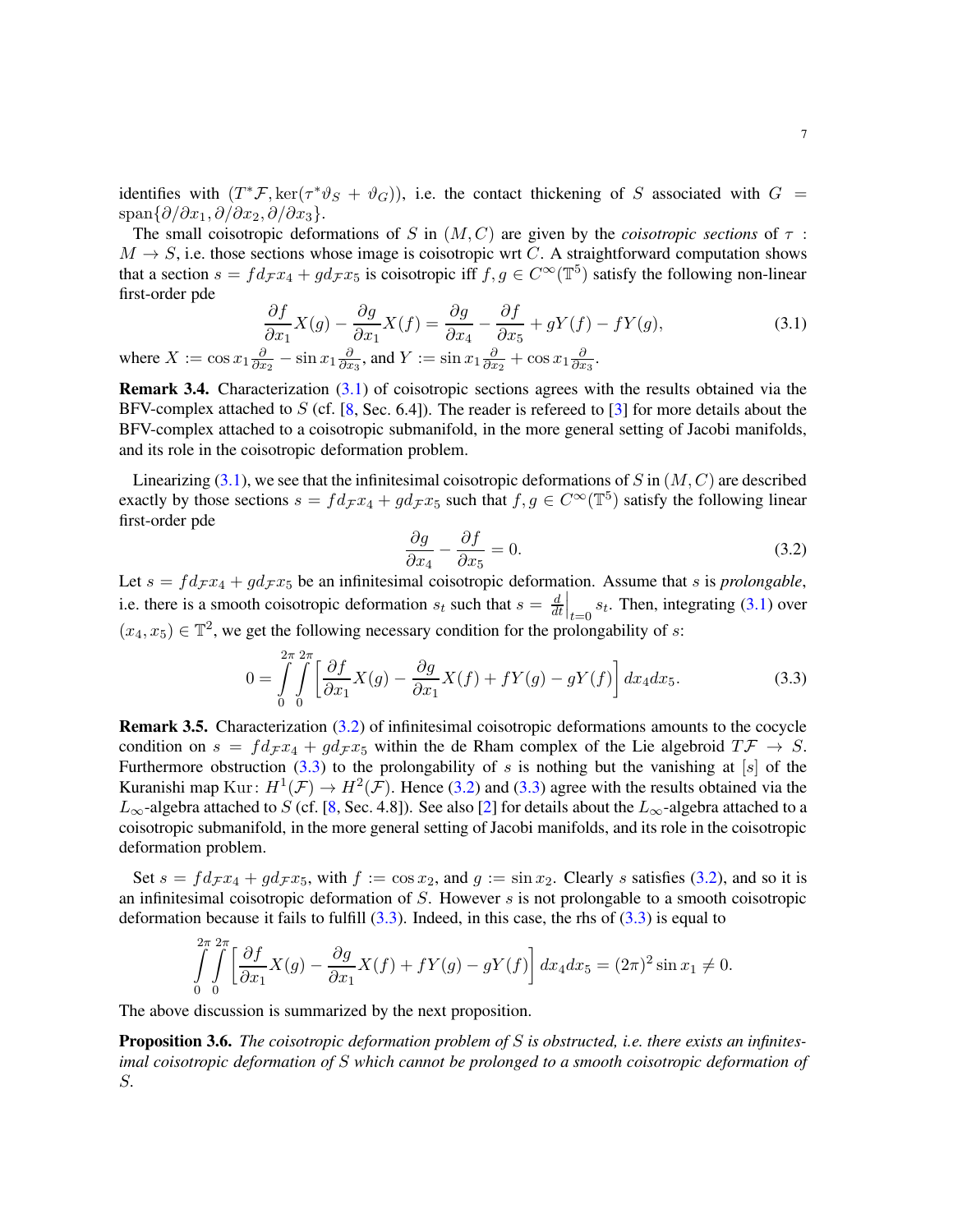#### <span id="page-7-0"></span>8 ALFONSO GIUSEPPE TORTORELLA

### 4. INTEGRAL COISOTROPIC SUBMANIFOLDS OF A CONTACT MANIFOLD

A coisotropic submanifold *S* of a contact manifold (*M, C*) is said to be *integral* if the characteristic foliation  $\mathcal F$  of  $S$  is simple, i.e. there is a (unique) structure of smooth manifold on the characteristic leaf space  $S/\mathcal{F}$  such that the quotient map  $S \to S/\mathcal{F}$  is a surjective submersion. In other words there is a surjective submersion  $\pi : S \to B$ , with connected fibers, such that  $T\mathcal{F} = \ker T\pi$ . This notion of being integral applies verbatim to precontact manifolds as well.

Remark 4.1. All Legendrian submanifolds are integral. Indeed a connected Legendrian submanifold *S* has only one characteristic leaf: *S* itself. On the contrary for a regular coisotropic submanifold the condition of being integral is generically non-trivial and it depends only on its inherited precontact structure. Actually a regular coisotropic submanifold *S* of (*M, C*) is integral iff *S* is an integral precontact manifold when equipped with the precontact structure inherited from (*M, C*). The following Proposition [4.2](#page-7-1) leads to an equivalent characterization of integral regular coisotropic submanifolds.

Let  $\vartheta$  be an *L*-valued contact form on *M*, with associated contact distribution *C* and curvature form *ω*. Denote by *π* the *L*-valued symplectic Atiyah form corresponding to *θ* within Proposition [2.5.](#page-3-2)

<span id="page-7-2"></span><span id="page-7-1"></span>Proposition 4.2 (Contact Reduction). *Let S be a regular coisotropic submanifold of* (*M, C*)*. For any surjective submersion*  $\pi$ :  $S \rightarrow B$ *, with connected fibers, the following conditions are equivalent:* 

- *(1) S is integral with*  $T\mathcal{F} = \ker T\pi$ ,
- *(2) there is a (unique) contact distribution*  $C_B$  *<i>on*  $B$  *such that*  $C_S = (T_{\overline{A}})^{-1}C_B$ *,*
- *(3) there is a regular line bundle morphism*  $\pi : L_S \to L_B$ *, covering*  $\pi : S \to B$ *, and a (unique)*  $L_B$ *-valued contact form*  $\vartheta_B$  *such that*  $\pi \circ \vartheta_S = \vartheta_B \circ T_{\overline{A}}$ *,*
- <span id="page-7-3"></span>*(4) there is a regular line bundle morphism*  $\pi : L_S \to L_B$ *, covering*  $\underline{\pi} : S \to B$ *, and a (unique) L*<sub>*B*</sub>-valued symplectic Atiyah form  $\varpi_B$  such that  $\varpi_S = \pi^* \varpi_B$ .

*If the equivalent conditions* [\(1\)](#page-7-2)*–*[\(4\)](#page-7-3) *hold, then B is called the* reduced contact manifold *of S, with* contact reduction *performed via*  $\pi$  *(or*  $\pi$ *).* 

*Proof.* (1) $\Leftrightarrow$  (2). If ker  $T_1 \subseteq T \mathcal{F}$ , then  $C_B := (T_1 \mathcal{F})C_S$  is an hyperplane distribution on *B*, with  $C_S = (T_{\overline{A}})^{-1}C_B$ . Set  $L_B := (TB)/C_B$  and denote by  $\vartheta_B$  the quotient bundle map  $TB \to L_B$ . Then the curvature form  $\omega_B$  associated with  $\vartheta_B$  is completely determined by

<span id="page-7-4"></span>
$$
\omega_B((T\underline{\pi})\xi_1, (T\underline{\pi})\xi_2) = \pi(\omega_S(\xi_1, \xi_2)),\tag{4.1}
$$

for all  $x \in S$  and  $\xi_1, \xi_2 \in (C_S)_x$ , where  $\pi : L_S \to L_B$  is the unique regular line bundle morphism such that  $\pi \circ \vartheta_S = \vartheta_B \circ T_{\overline{\pi}}$ . From [\(4.1\)](#page-7-4) it follows that  $T\mathcal{F} \subset \ker T_{\overline{\pi}}$  iff  $\ker \omega_B^{\flat} = 0$ , i.e.  $C_B$  is a contact distribution.

(2)⇔(3). We concentrate only on (2)⇒(3) because the converse is obvious. Set  $L_B := (TB)/C_B$ and denote by  $\vartheta_B$  the *L*<sub>*B*</sub>-valued contact form given by the quotient bundle map  $TB \rightarrow (TB)/C_B$ . Since  $C_S = (T_{\overline{A}})^{-1}C_B$ , there is a unique regular line bundle morphism  $\pi : L_S \to L_B$  such that  $\pi \circ \vartheta_S = \vartheta_B \circ T_{\pi}$ .

(3) $\Leftrightarrow$  (4). Let  $\pi : L_S \to L_B$  be a regular line bundle morphism covering  $\pi : S \to B$ . Fix an  $L_B$ -valued contact form  $\vartheta_B$  and an  $L_B$ -valued symplectic Atiyah form  $\varpi_B$ . Assume that  $\vartheta_B$  and  $\varpi_B$ correspond to each other within Proposition [2.5,](#page-3-2) i.e.  $\vartheta_B \circ \sigma = \iota_1 \varpi_B$ . Now, using [\(2.1\)](#page-2-0), it is just an easy computation to check that  $\pi \circ \vartheta_S = \vartheta_B \circ T_{\pi}$  iff  $\varpi_S = \pi^* \varpi_B$ .

Let *S* be an integral coisotropic submanifold of a contact manifold  $(M, C)$ , with characteristic foliation F. A smooth coisotropic deformation  $\varphi_t$  of *S* is called *integral* if the coisotropic submanifold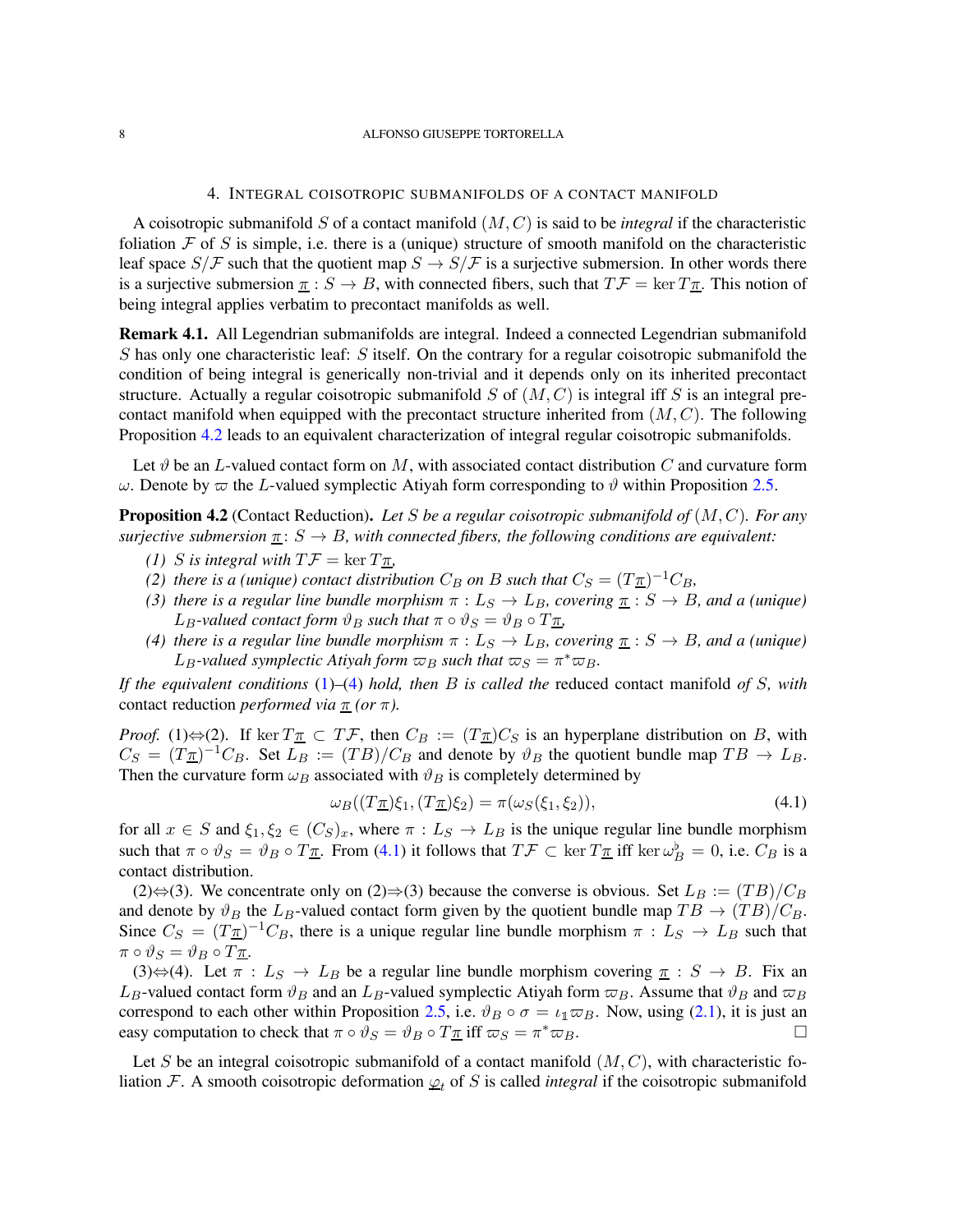$S_t := \varphi_t(S)$  is integral, with characteristic foliation  $\mathcal{F}_t$ , and additionally  $\varphi_t$  induces a diffeomorphism from the characteristic leaf space  $S/F$  of *S* to the characteristic leaf space  $S_t/F_t$  of  $S_t$ . Hence, in particular, for a smooth integral coisotropic deformation  $\varphi_t$ , all the characteristic leaf spaces  $S_t/\mathcal{F}_t$  are diffeomorphic to each other. Notice that, if a smooth coisotropic deformation  $\varphi_t$  of *S* is induced by a contact isotopy  $\psi_t$ , then  $\varphi_t$  is integral. On the contrary, in general, a smooth coisotropic deformation of an integral regular coisotropic submanifold can fail to be integral as shown by an explicit example in Section [4.1](#page-8-0) (see also Proposition [4.3\)](#page-9-0). As already mentioned, being interested only in small deformations of *S*, we can assume to work within a tubular neighborhood  $\tau : M \to S$  of *S* in *M*. In such setting, a section  $s : S \to M$  of  $\tau$  is an *infinitesimal integral coisotropic deformation* of S if the image of  $\epsilon s$  is integral coisotropic up to infinitesimal  $\mathcal{O}(\epsilon^2)$ , where  $\epsilon$  is a formal parameter.

<span id="page-8-0"></span>4.1. An example of integral coisotropic submanifold unstable under small coisotropic defor**mations.** The precontact manifold  $(S, C_S)$  of Section [3.1](#page-5-0) is integral, with reduced contact manifold  $(B, C_B)$  and contact reduction performed via  $\underline{\pi}$ :  $S \to B$ , where  $\underline{\pi}$  is the projection of  $S = \mathbb{T}^3 \times \mathbb{T}^2$  on  $B = \mathbb{T}^3$  and  $C_B = \text{span}\{\frac{\partial}{\partial x}$  $\frac{\partial}{\partial x_1}$ , Y } is the kernel of the contact 1-form  $\vartheta_B := \sin x_1 dx_2 + \cos x_1 dx_3$ . Hence in particular the characteristic foliation  $\mathcal F$  of  $(S, C_S)$  is the fibration in 2-tori provided by  $\pi$ .

Let  $s = fd_{\mathcal{F}}x_4 + gd_{\mathcal{F}}x_5$  be an arbitrary coisotropic section. The image S' of the coisotropic section *s* and its inherited precontact 1-form  $\vartheta|_{TS'}$  identify with *S* and the precontact 1-form  $s^*\vartheta =$  $\cos x_1 dx_2 + \sin x_1 dx_3 + f dx_4 + g dx_5$  respectively. The characteristic foliation  $\mathcal{F}'$  of  $(S, \ker(s^*\theta))$ is the integral foliation of the rank 2 distribution given by

<span id="page-8-1"></span>
$$
T\mathcal{F}' = \text{span}\left\{X(f)\frac{\partial}{\partial x_1} - \frac{\partial f}{\partial x_1}X + \frac{\partial}{\partial x_4} - fY, \ X(g)\frac{\partial}{\partial x_1} - \frac{\partial g}{\partial x_1}X + \frac{\partial}{\partial x_5} - gY\right\}.
$$
 (4.2)

As a consequence, each leaf  $\mathcal L$  of  $\mathcal F'$  is bi-dimensional and transverse to the fibers of the projection  $p: \mathbb{T}^5 \to \mathbb{T}^2$ ,  $(x_1, \ldots, x_5) \mapsto (x_4, x_5)$ , so that, by a theorem of Ehresmann [\[1,](#page-10-8) Ch. V, Sec. 2],  $p|_{\mathcal{L}}: \mathcal{L} \to \mathbb{T}^2$  is a covering map. Hence an arbitrary leaf of  $\mathcal{F}'$  can only be diffeomorphic to  $\mathbb{R}^2$ ,  $\mathbb{R} \times \mathbb{T}^1$  or  $\mathbb{T}^2$ .

Consider the smooth 1-parameter family of coisotropic sections  $s_t := t \sin x_1 d_F x_4$ , with  $t \in \mathbb{R}$ . According to [\(4.2\)](#page-8-1), the characteristic foliation  $\mathcal{F}'_t$  of  $(S, \ker(s^*_t \vartheta))$  is determined by

<span id="page-8-2"></span>
$$
T\mathcal{F}'_t = \text{span}\left\{\frac{\partial}{\partial x_4} - t\frac{\partial}{\partial x_2}, \frac{\partial}{\partial x_5}\right\}.
$$
 (4.3)

Fix arbitrarily  $t \in \mathbb{R}$ , a leaf  $\mathcal L$  of  $\mathcal F'_t$ *t*, and a curve  $\gamma(u)$  in  $\mathcal{L}$ , with  $\gamma(0) := \overline{x}$ . In view of [\(4.3\)](#page-8-2), there exist  $a, b \in C^{\infty}(\mathbb{R})$  uniquely determined by

$$
\dot{\gamma}(u) = a(u) \left. \left( \frac{\partial}{\partial x_4} - t \frac{\partial}{\partial x_2} \right) \right|_{\gamma(u)} + b(u) \left. \frac{\partial}{\partial x_5} \right|_{\gamma(u)}.
$$

Consequently the curve  $\gamma$  is closed iff there exists  $u_0 > 0$  such that

$$
\int_{0}^{u_0} a(u) du \in 2\pi \mathbb{Z}, \quad t \int_{0}^{u_0} a(u) du \in 2\pi \mathbb{Z}, \quad \int_{0}^{u_0} b(u) du \in 2\pi \mathbb{Z}.
$$

Since  $p|_{\mathcal{L}}: \mathcal{L} \to \mathbb{T}^2$  is a covering map, it follows that  $(p|_{\mathcal{L}})_*: \pi_1(\mathcal{L}, \overline{x}) \to \pi_1(\mathbb{T}^2, p(\overline{x}))$  is a group monomorphism. In view of the latter, if  $\mathcal L$  is diffeomorphic to  $\mathbb T^2$ , then there is a closed curve  $\gamma$  in  $\mathcal L$ , with  $\gamma(0) = \overline{x}$ , such that  $(2\pi)^{-1} \int_0^{u_0} a(u) du \in \mathbb{Z} \setminus 0$ , and so *t* has to be rational. Conversely, if  $t \notin \mathbb{Q}$ , then all the leaves of  $\mathcal{F}'_t$  are diffeomorphic to  $\mathbb{R} \times \mathbb{S}^1$ , so non-compact, and the precontact manifold  $(S, \ker(s_t^*\theta))$  is not integral.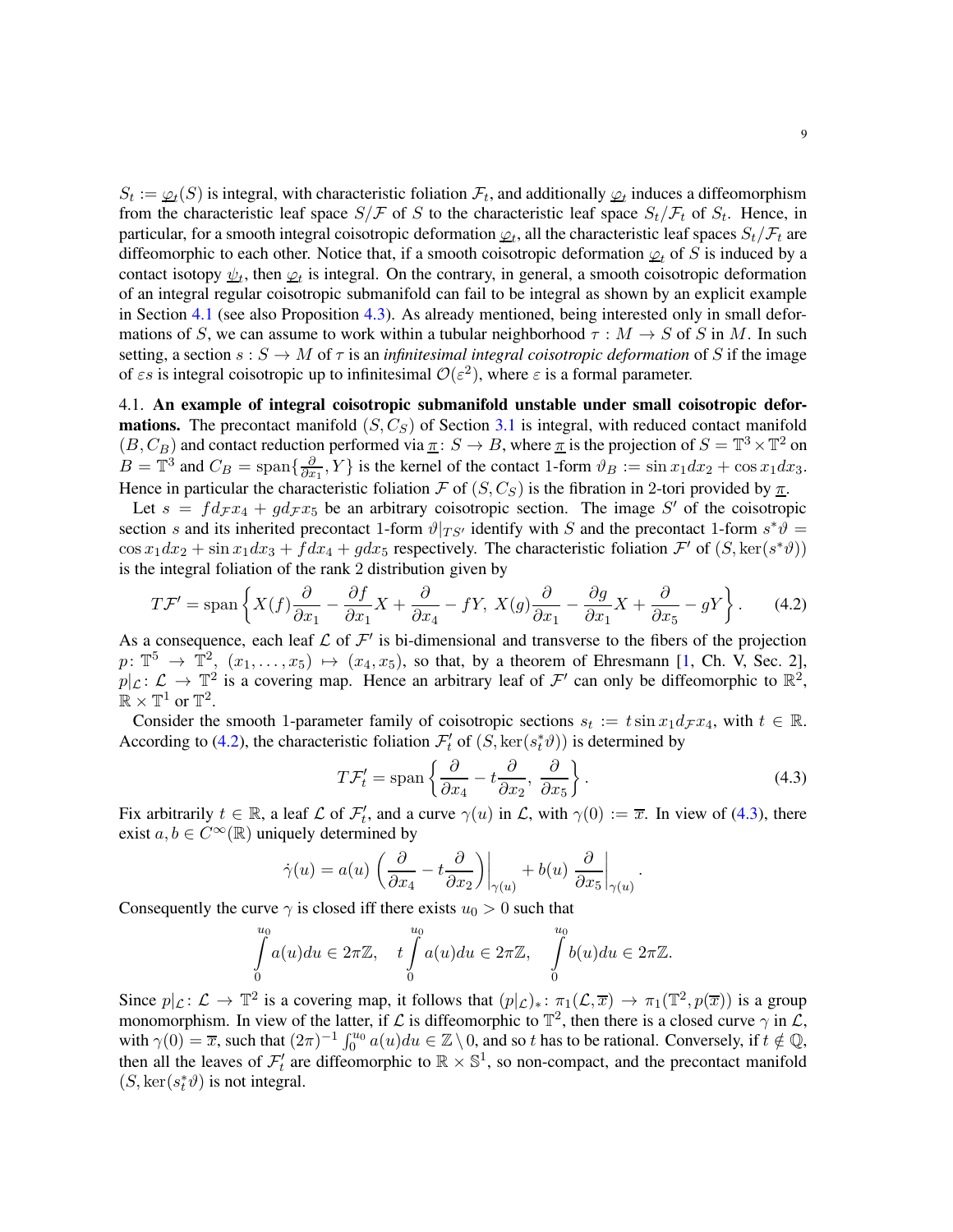The above discussion shows that there exist coisotropic submanifolds of (*M, C*), arbitrarily close to *S*, which are not integral. This leads to the following proposition.

<span id="page-9-0"></span>Proposition 4.3. *Integral coisotropic submanifolds are not stable under small coisotropic deformations.*

4.2. Rigidity of compact integral coisotropic submanifolds. Let  $L \to M$  be a line bundle, and let  $\vartheta$ be an *L*-valued contact form, with associated contact distribution *C*. Denote by  $\varpi$  the corresponding *L*-valued symplectic Atiyah form, and by  $J = \{-,-\}$  the corresponding non-degenerate Jacobi structure on  $L \to M$ .

Let *S* be a integral regular coisotropic submanifold of  $(M, C)$  and let  $\varphi_t$  be a smooth integral coisotropic deformation of *S*. Set  $S_t := \mathcal{Q}_t(S)$  and  $L_t := L_{S_t}$ . Then  $S_t$  inherits the  $L_t$ -valued precontact form  $\vartheta_t := \vartheta|_{TS_t}$ . Denote by  $\varpi_t$  the  $L_t$ -valued presymplectic Atiyah form corresponding to  $\vartheta_t$ , and by  $K_t$  the Lie subalgebroid  $\ker(\varpi_t^{\flat}) \subset DL_t$ . The infinitesimal generator of  $\varphi_t$  is the smooth 1-parameter family  $\varphi_t \in \Gamma(TM|_{S_t})$  determined by  $\frac{d}{dt}(\varphi_t^* f) = \varphi_t^*$  $t^*(\dot{\varphi}_t f)$ , for all  $f \in C^\infty(M)$ .

In view of Proposition [4.2](#page-7-1) we can fix a line bundle  $L_B \rightarrow B$  and a regular line bundle morphism  $\pi: L_S = L_0 \rightarrow L_B$ , covering a surjective submersion  $\pi: S = S_0 \rightarrow B$  with connected fibers, such that the contact reduction of *S* is performed via  $\pi$ , and so  $K_0 = \text{ker}(D\pi)$ .

<span id="page-9-1"></span>Assume that *S* is compact. Being only interested in small deformations of *S*, it is possible to further assume from now on that, up to restrict to small enough *t* if necessary,

- <span id="page-9-2"></span>1)  $\tau: M \to S$  is a tubular neighborhood of *S* in *M*, with  $L = \tau^* L_0$ , and  $\varphi_t$  is a section of  $\tau$ ,
- 2) there is a smooth 1-parameter family of line bundle isomorphisms  $\varphi_t: L_0 \to L_t$  covering  $\varphi_t$ :  $S \to S_t$ , with  $\varphi_0 = id_{L_0}$  such that  $(D\varphi_t)K_0 = K_t$ , i.e. the contact reduction of  $S_t$  is performed via  $\pi \circ \varphi_t^{-1}$ .

Remark 4.4. Assumptions [1\)](#page-9-1) and [2\)](#page-9-2) are made possible not only because *S* is compact but also because its smooth coisotropic deformation  $\varphi_t$  is integral. Specifically, the existence of a (non-unique)  $\varphi_t$  as in [2\)](#page-9-2) depends on both *S* being compact and the fact that  $\varphi_t : S \to S_t$  induces a diffeomorphism of the corresponding characteristic leaf spaces. This is precisely the reason why the current argument holds for smooth coisotropic deformations which are integral but fails for arbitrary (non-necessarily integral) ones.

The infinitesimal generator of  $\varphi_t$  is the smooth 1-parameter family  $\dot{\varphi}_t \in \Gamma((DL)|_{S_t})$ , with  $\sigma(\dot{\varphi}_t)$  =  $\dot{\varphi}_t$ , determined by  $\frac{d}{dt}(\varphi_t^*\lambda) = \varphi_t^*$  $t_t^*(\dot{\varphi}_t \lambda)$ , for all  $\lambda \in \Gamma(L)$ . Up to quotienting those integral coisotropic deformations which are trivial, *ϕ*˙*<sup>t</sup>* comes faithfully encoded into the smooth 1-parameter family of *L*<sub>0</sub>-valued Atiyah 1-forms  $\beta_t := \varphi_t^*$  $t^*$ (*ι*( $\dot{\varphi}_t$ ) $\varpi$ ). It is easy to see that  $d_D \beta_t = \frac{d}{dt} \varphi_t^* \varpi$ . Hence, because of the above assumption [2\),](#page-9-2)

<span id="page-9-4"></span>
$$
\iota(\Box)d_D\beta_t = 0, \qquad \mathcal{L}_{\Box}d_D\beta_t = 0, \tag{4.4}
$$

for all  $\Box \in \Gamma(K_0) = \Gamma(\ker(D\pi)) \subset \mathcal{D}L_0$ . As a consequence, in view of Equation [\(2.1\)](#page-2-0) and Lemma [2.3,](#page-3-4) there is a smooth path  $\lambda_t$  in  $\Gamma(L_0)$  such that  $\beta_t - d_D\lambda_t \in \pi^*(\Omega_{L_B}^1)$ , and so, a fortiori,  $\beta_t - d_D \lambda_t \in \Omega^1_{L_0}$  annihilates  $K_0 \subset DL_0$ . The above assumption [1\)](#page-9-1) guarantees that there is a smooth path  $\widetilde{\lambda}_t$  in  $\Gamma(L)$  such that  $\lambda_t = \varphi_t^*$ *t*<sup> $\lambda$ </sup>*t*</sub>, and so also *ι*( $\dot{\varphi}_t$ ) $\varpi - d_D(\tilde{\lambda}_t|_{S_t}) \in \Omega^1_{L_t}$  annihilates  $K_t \subset DL_t$ . Since  $K_t^{\perp \varpi} = DL_t$  (cf. Proposition [3.2\)](#page-5-3), the latter can be equivalently rewritten as

<span id="page-9-3"></span>
$$
\dot{\varphi}_t \equiv (\varpi^{\flat})^{-1} (d_D \tilde{\lambda}_t)|_{S_t} \mod \mathcal{D}L_t.
$$
\n(4.5)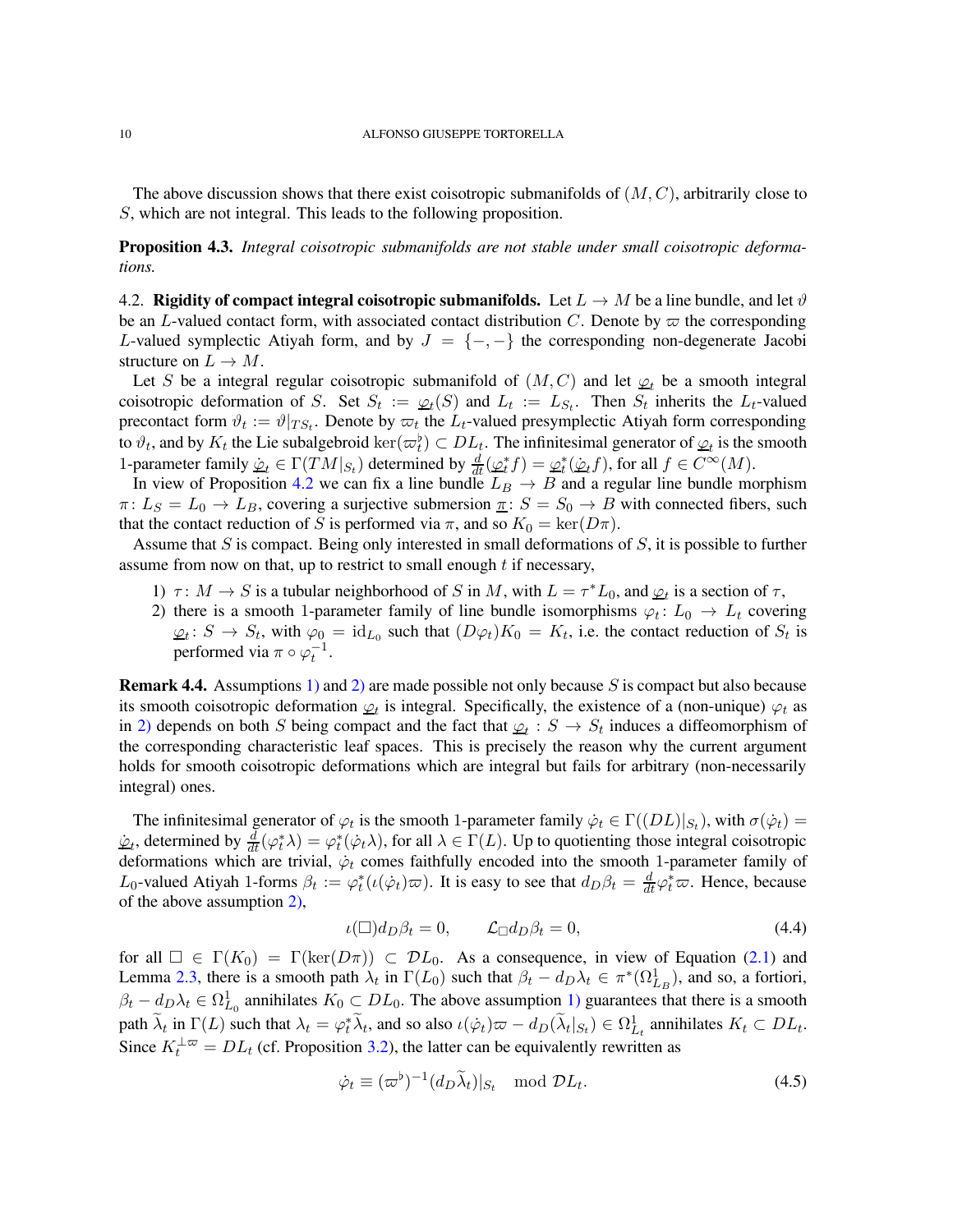Recall that  $\Delta_{\tilde{\lambda}_t} := (\varpi^{\flat})^{-1} (d_D \tilde{\lambda}_t) = J^{\sharp}(j^1 \tilde{\lambda}_t) = {\{\tilde{\lambda}_t, -\}}$  is a time-dependent Hamiltonian derivation of the Joseph handle  $(I, I)$  (of a g [2, 2, 81). Hence it expends a smooth 1 perspector family of loc of the Jacobi bundle (*L, J*) (cf., e.g., [\[2,](#page-10-3) [3,](#page-10-7) [8\]](#page-11-4)). Hence it generates a smooth 1-parameter family of local automorphisms  $\psi_t$  of the Jacobi bundle  $(L, J)$  which covers the contact isotopy  $\underline{\psi}_t$  of  $(M, C)$  generated by the time dependent contact vector field  $\mathcal{X}_{\tilde{\lambda}_t} = \sigma(\Delta_{\tilde{\lambda}_t})$ . Finally, from what above and [\(4.5\)](#page-9-3), it follows that  $S_{\tilde{\lambda}_t} = \sigma(S)$  coincides with  $\phi_t(S)$ . follows that  $S_t := \varphi_t(S)$  coincides with  $\psi_t(S)$ .

The above discussion shows that locally every smooth integral coisotropic deformation of *S* is induced by a contact isotopy of (*M, C*). Since the remaining Legendrian case is already well-known, this leads to the following.

<span id="page-10-4"></span>Theorem 4.5. *Compact integral coisotropic submanifolds are rigid, i.e. locally their smooth integral coisotropic deformations are induced by contact isotopies.*

As a by-product of the above discussion we also get the following.

<span id="page-10-5"></span>Proposition 4.6. *The (compact) integral coisotropic deformation problem, under contact equivalence, is unobstructed and its moduli space is discrete.*

*Proof.* From [\(4.4\)](#page-9-4) it follows that the infinitesimal integral coisotropic deformations of *S* are encoded into the vector subspace  $\mathfrak{B}_S \subset \Gamma((DL)|_S)/DL_S$  formed by equivalence classes modulo  $DL_S$  of sections  $\square \in \Gamma((DL)|_S)$  such that  $\overrightarrow{d}_D \beta \in \pi^*(\Omega_{L_B}^2)$ , where  $\beta := \overrightarrow{i}_{S}^*$  $S(\iota(\Box)\varpi) \in \Omega^1_{L_S}$ . The same argu-ment used to get [\(4.5\)](#page-9-3) implies now that, modulo  $\tilde{DL}_S$ , any  $\Box$  of this kind agrees with an Hamiltonian derivation  $\Delta_{\widetilde{\lambda}}$  of  $(J, L)$ , for some  $\widetilde{\lambda} \in \Gamma(L)$ .

Remark 4.7. It is possible to compare Proposition [4.6](#page-10-5) with the analogue result in the symplectic case (cf. [\[6\]](#page-10-1)). On the symplectic side, for a compact integral coisotropic submanifold *S* with characteristic foliation F, its local moduli space under Hamiltonian equivalence consists of the elements of  $H^1(\mathcal{F})$ that, seen as sections of a vector bundle over  $B = S/\mathcal{F}$ , are flat wrt the Gauss–Manin connection. Similarly on the contact side, for a compact integral coisotropic submanifold *S* with characteristic foliation F, the local moduli space of S under contact equivalence consists of the elements of  $H^1(\mathcal{F}; L_S)$ that, seen as sections of a vector bundle over *B*, are flat wrt a certain connection along *DLB*, but now it turns out that there are no non-zero flat sections.

## ACKNOWLEDGEMENTS

The author is grateful to Aïssa Wade for her help with an earlier version of this note, and to Luca Vitagliano and Marco Zambon for their comments and suggestions.

#### **REFERENCES**

<span id="page-10-8"></span><span id="page-10-3"></span><sup>[1]</sup> Camacho C., Lins Neto A.: Geometric theory of foliations. Birkhäuser, Boston (1985)

<sup>[2]</sup> Lê H. V., Oh Y.-G., Tortorella A. G., Vitagliano L.: Deformations of coisotropic submanifolds in abstract Jacobi manifolds. J. Symplectic Geom., 16, (2018) in press. e-print [arXiv:1410.8446.](https://arxiv.org/abs/1410.8446)

<span id="page-10-7"></span><span id="page-10-2"></span><sup>[3]</sup> Lê H. V., Tortorella A. G., Vitagliano L.: Jacobi bundes and the BFV-complex. J. Geom. Phys., 121, 347–377 (2017).

<sup>[4]</sup> Loose F.: The tubular neighborhood theorem in contact geometry. Abh. Math. Sem. Univ. Hamburg, 68, 129–147 (1998).

<span id="page-10-0"></span><sup>[5]</sup> Oh Y.-G., Park J.-S.: Deformations of coisotropic submanifolds and strong homotopy Lie algebroids. Invent. Math., 161, 287–360 (2005).

<span id="page-10-1"></span><sup>[6]</sup> Ruan W.-D.: Deformation of integral coisotropic submanifolds in symplectic manifolds. J. Symplectic Geom., 3, 161– 169 (2005).

<span id="page-10-6"></span><sup>[7]</sup> Rubtsov V. N.: The cohomology of the Der complex. Russian Math. Surveys, 35, 190–191 (1980).